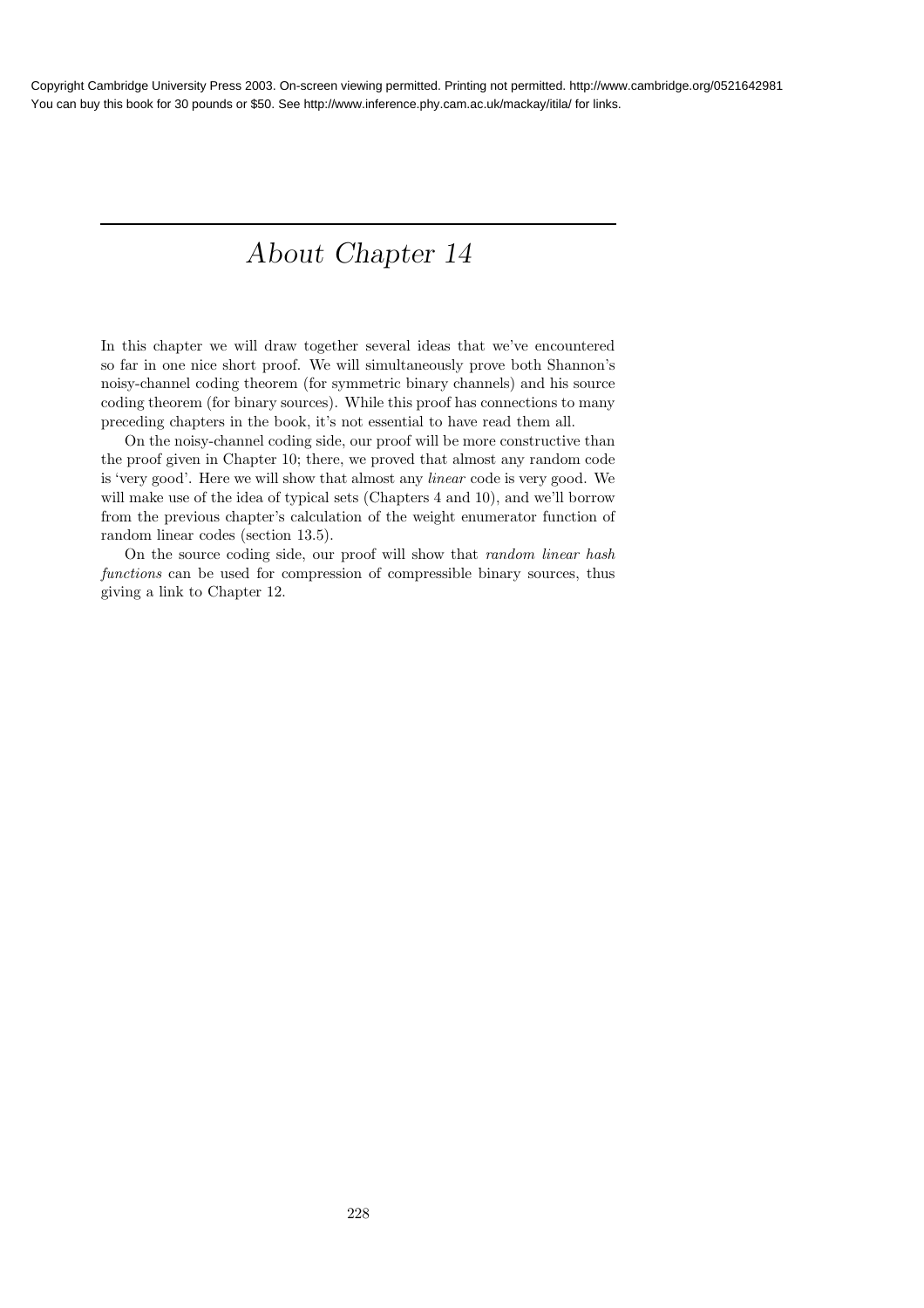## 14

### Very Good Linear Codes Exist

In this chapter we'll use a single calculation to prove simultaneously the source coding theorem and the noisy-channel coding theorem for the binary symmetric channel.

Incidentally, this proof works for much more general channel models, not only the binary symmetric channel. For example, the proof can be reworked for channels with non-binary outputs, for time-varying channels and for channels with memory, as long as they have binary inputs satisfying a symmetry property, c.f. section 10.6.

#### ▶ 14.1 A simultaneous proof of the source coding and noisy-channel coding theorems

We consider a linear error-correcting code with binary parity-check matrix  $H$ . The matrix has  $M$  rows and  $N$  columns. Later in the proof we will increase N and M, keeping  $M \propto N$ . The rate of the code satisfies

$$
R \ge 1 - \frac{M}{N}.\tag{14.1}
$$

If all the rows of **H** are independent then this is an equality,  $R = 1 - M/N$ . In what follows, we'll assume the equality holds. Eager readers may work out the expected rank of a random binary matrix  $\bf{H}$  (it's very close to M) and pursue the effect that the difference  $(M - \text{rank})$  has on the rest of this proof (it's negligible).

A codeword t is selected, satisfying

$$
Ht = 0 \mod 2, \tag{14.2}
$$

and a binary symmetric channel adds noise  $x$ , giving the received signal In this chapter  $x$  denotes the

$$
\mathbf{r} = \mathbf{t} + \mathbf{x} \bmod 2. \tag{14.3}
$$

The receiver aims to infer both  $t$  and  $x$  from  $r$  using a syndrome decoding approach. Syndrome decoding was first introduced in section 1.2 (p.10 and 11). The receiver computes the syndrome

$$
\mathbf{z} = \mathbf{H}\mathbf{r} \bmod 2 = \mathbf{H}\mathbf{t} + \mathbf{H}\mathbf{x} \bmod 2 = \mathbf{H}\mathbf{x} \bmod 2. \tag{14.4}
$$

The syndrome only depends on the noise x, and the decoding problem is to find the most probable x that satisfies

$$
\mathbf{Hx} = \mathbf{z} \bmod 2. \tag{14.5}
$$

noise added by the channel, not the input to the channel.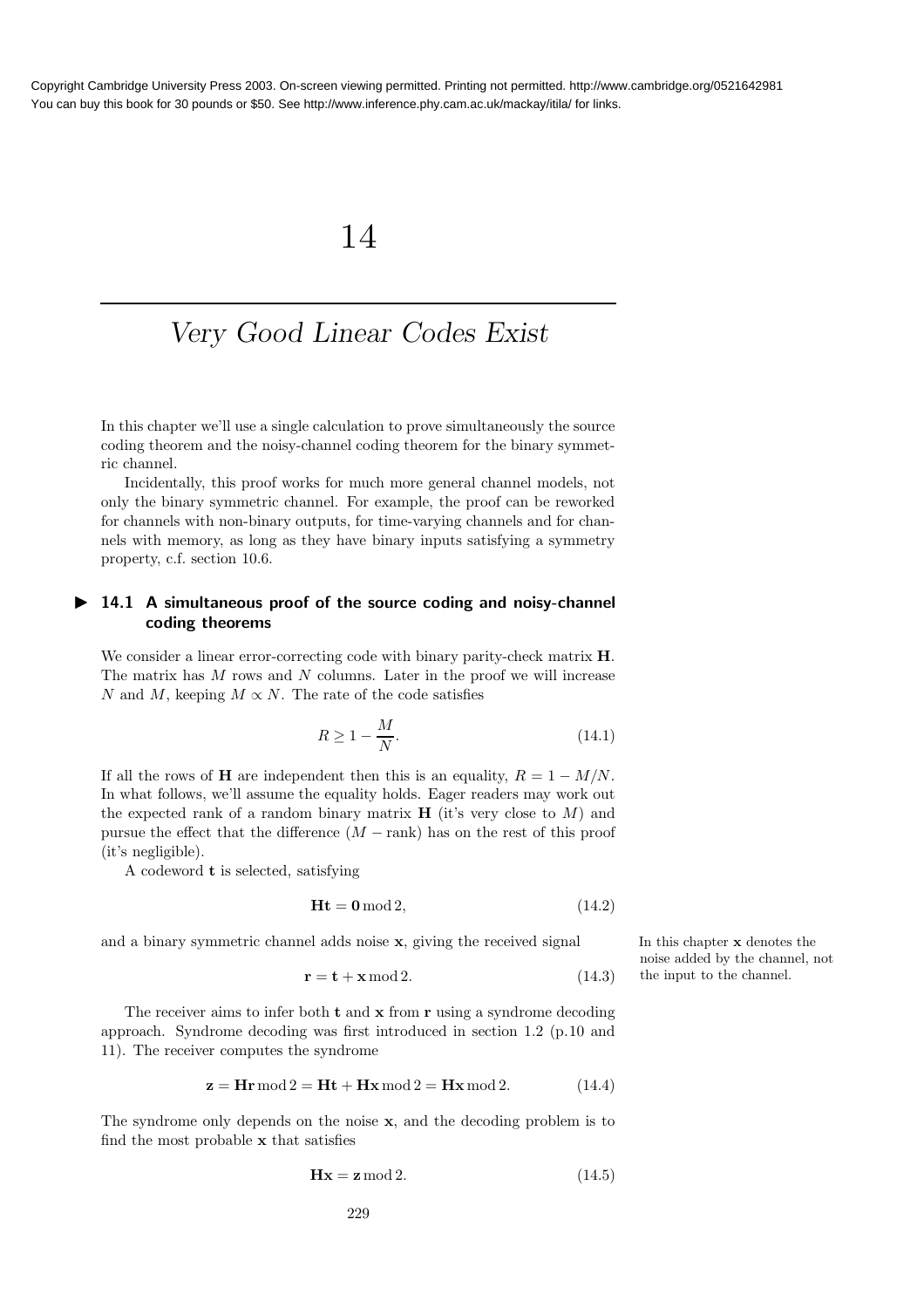230 230 230 14 — Very Good Linear Codes Exist

This best estimate for the noise vector,  $\hat{\mathbf{x}}$ , is then subtracted from **r** to give the best guess for t. Our aim is to show that, as long as  $R < 1-H(X) = 1-H<sub>2</sub>(f)$ , where  $f$  is the flip probability of the binary symmetric channel, the optimal decoder for this syndrome decoding problem has vanishing probability of error, as N increases, for random H.

We prove this result by studying a sub-optimal strategy for solving the decoding problem. Neither the optimal decoder nor this typical set decoder would be easy to implement, but the typical set decoder is easier to analyze. The typical set decoder examines the typical set  $T$  of noise vectors, the set of noise vectors **x'** that satisfy  $\log^{1}/P(x') \simeq NH(X)$ , checking to see if any of We'll leave out the  $\epsilon$ s and  $\beta$ s that those typical vectors  $x'$  satisfies the observed syndrome,

$$
\mathbf{Hx'} = \mathbf{z}.\tag{14.6}
$$

If exactly one typical vector  $x'$  does so, the typical set decoder reports that vector as the hypothesized noise vector. If no typical vector matches the observed syndrome, or more than one does, then the typical set decoder reports an error.

The probability of error of the typical set decoder, for a given matrix  $H$ , can be written as a sum of two terms,

$$
P_{\rm TS|H} = P^{(I)} + P_{\rm TS|H}^{(II)},\tag{14.7}
$$

where  $P^{(I)}$  is the probability that the true noise vector **x** is itself not typical, and  $P_{\text{TSI}}^{(II)}$  $T_{\text{TS}}^{(II)}$  is the probability that the true **x** is typical and at least one other typical vector clashes with it. The first probability vanishes as  $N$  increases, as we proved when we first studied typical sets (Chapter 4). We concentrate on the second probability. To recap, we're imagining a true noise vector, x; and if any of the typical noise vectors  $\mathbf{x}'$ , different from  $\mathbf{x}$ , satisfies  $\mathbf{H}(\mathbf{x}' - \mathbf{x}) = 0$ , then we have an error. We use the truth function

$$
\mathbb{1}[\mathbf{H}(\mathbf{x}' - \mathbf{x}) = 0],\tag{14.8}
$$

whose value is one if the statement  $\mathbf{H}(\mathbf{x}' - \mathbf{x}) = 0$  is true and zero otherwise. We can bound the number of type II errors made when the noise is  $x$  thus:

$$
\text{[Number of errors given } \mathbf{x} \text{ and } \mathbf{H} \leq \sum_{\mathbf{x}' : \ \mathbf{x}' \in T} \mathbb{1} \left[ \mathbf{H}(\mathbf{x}' - \mathbf{x}) = 0 \right]. \tag{14.9}
$$

The number of errors is either zero or one; the sum on the right-hand side may exceed one, in cases where several typical noise vectors have the same syndrome.

We can now write down the probability of a type-II error by averaging over x:

$$
P_{\text{TS}|\mathbf{H}}^{(II)} \le \sum_{\mathbf{x} \in T} P(\mathbf{x}) \sum_{\mathbf{x}': \begin{array}{l} \mathbf{x}' \in T \\ \mathbf{x}' \ne \mathbf{x} \end{array}} \mathbb{1}[\mathbf{H}(\mathbf{x}' - \mathbf{x}) = 0]. \tag{14.10}
$$

Now, we will find the average of this probability of type-II error over all linear codes by averaging over H. By showing that the average probability of type-II error vanishes, we will thus show that there exist linear codes with vanishing error probability, indeed, that almost all linear codes are very good.

We denote averaging over all binary matrices **H** by  $\langle \ldots \rangle_H$ . The average probability of type-II error is

$$
\bar{P}_{\rm TS}^{(II)} = \sum_{\mathbf{H}} P(\mathbf{H}) P_{\rm TS|\mathbf{H}}^{(II)} = \left\langle P_{\rm TS|\mathbf{H}}^{(II)} \right\rangle_{\mathbf{H}} \tag{14.11}
$$

make a typical set definition rigorous. Enthusiasts are encouraged to revisit section 4.4 and put these details into this proof.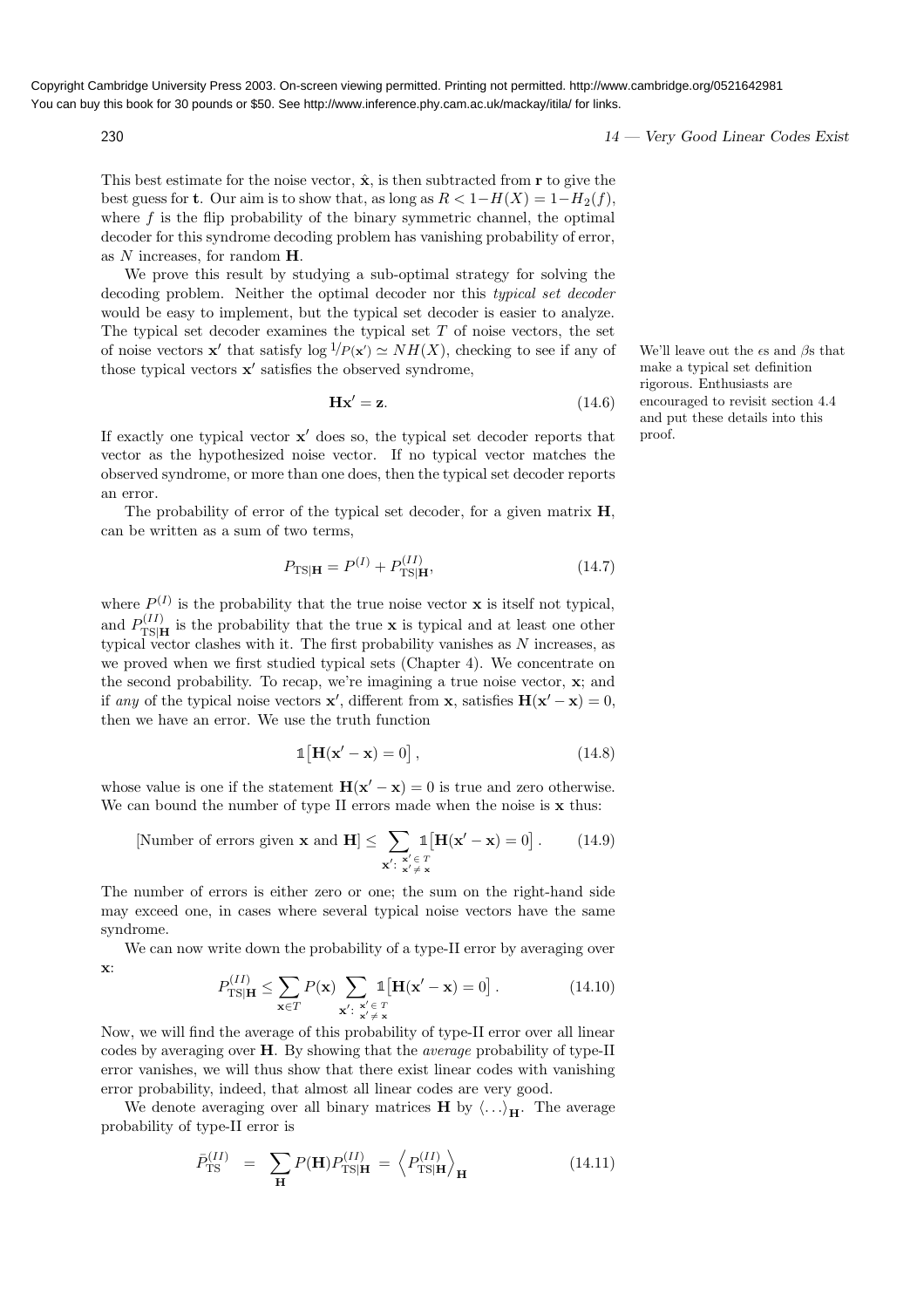14.2: Data compression by linear hash codes 231

$$
= \left\langle \sum_{\mathbf{x} \in T} P(\mathbf{x}) \sum_{\mathbf{x}': \ \mathbf{x}' \in T} \mathbb{1}[\mathbf{H}(\mathbf{x}' - \mathbf{x}) = 0] \right\rangle_{\mathbf{H}}
$$
(14.12)

$$
= \sum_{\mathbf{x}\in T} P(\mathbf{x}) \sum_{\mathbf{x'}\colon \mathbf{x'}\in T} \langle \mathbb{1}[\mathbf{H}(\mathbf{x'}-\mathbf{x})=0] \rangle_{\mathbf{H}}.
$$
 (14.13)

Now, the quantity  $\langle \mathbb{1}[\mathbf{H}(\mathbf{x}' - \mathbf{x}) = 0] \rangle_{\mathbf{H}}$  already cropped up when we were calculating the expected weight enumerator function of random linear codes (section 13.5): for any non-zero binary vector **v**, the probability that  $H\mathbf{v} = 0$ , averaging over all matrices  $H$ , is  $2^{-M}$ . So

$$
\bar{P}_{\rm TS}^{(II)} = \left(\sum_{\mathbf{x} \in T} P(\mathbf{x})\right) \left(|T| - 1\right) 2^{-M} \tag{14.14}
$$

$$
\leq \quad |T| \, 2^{-M}, \tag{14.15}
$$

where  $|T|$  denotes the size of the typical set. As you will recall from Chapter 4, there are roughly  $2^{NH(X)}$  noise vectors in the typical set. So

$$
\bar{P}_{\rm TS}^{(II)} \leq 2^{NH(X)} 2^{-M}.
$$
\n(14.16)

This bound on the probability of error either vanishes or grows exponentially as  $N$  increases (remembering that we are keeping  $M$  proportional to  $N$  as  $N$ increases). It vanishes if

$$
H(X) < M/N. \tag{14.17}
$$

Substituting  $R = 1 - M/N$ , we have thus established the noisy-channel coding theorem for the binary symmetric channel: very good linear codes exist for any rate  $R$  satisfying

$$
R < 1 - H(X),\tag{14.18}
$$

where  $H(X)$  is the entropy of the channel noise, per bit.  $\square$ 

Exercise 14.1.<sup>[3]</sup> Redo the proof for a more general channel.

#### ▶ 14.2 Data compression by linear hash codes

The decoding game we have just played can also be viewed as an uncompression game. The world produces a noise vector **x** from a source  $P(\mathbf{x})$ . The noise has redundancy (if the flip probability is not 0.5). We compress it with a linear compressor that maps the N-bit input  $x$  (the noise) to the M-bit output  $\mathbf{z}$  (the syndrome). Our uncompression task is to recover the input  $\mathbf{x}$ from the output z. The rate of the compressor is

$$
R_{\text{compression}} \equiv M/N. \tag{14.19}
$$

[We don't care about the possibility of linear redundancies in our definition of the rate, here.] The result that we just found, that the decoding problem can be solved, for almost any  $H$ , with vanishing error probability, as long as  $H(X) < M/N$ , thus instantly proves a source coding theorem:

Given a binary source X of entropy  $H(X)$ , and a required compressed rate  $R > H(X)$ , there exists a linear compressor  $\mathbf{x} \to \mathbf{z} =$  $\mathbf{Hx} \mod 2$  having rate  $M/N$  equal to that required rate R, and an associated uncompressor, that is virtually lossless.

This theorem is true not only for a source of independent identically distributed symbols but also for any source for which a typical set can be defined: sources with memory, and time-varying sources, for example; all that's required is that the source be ergodic.